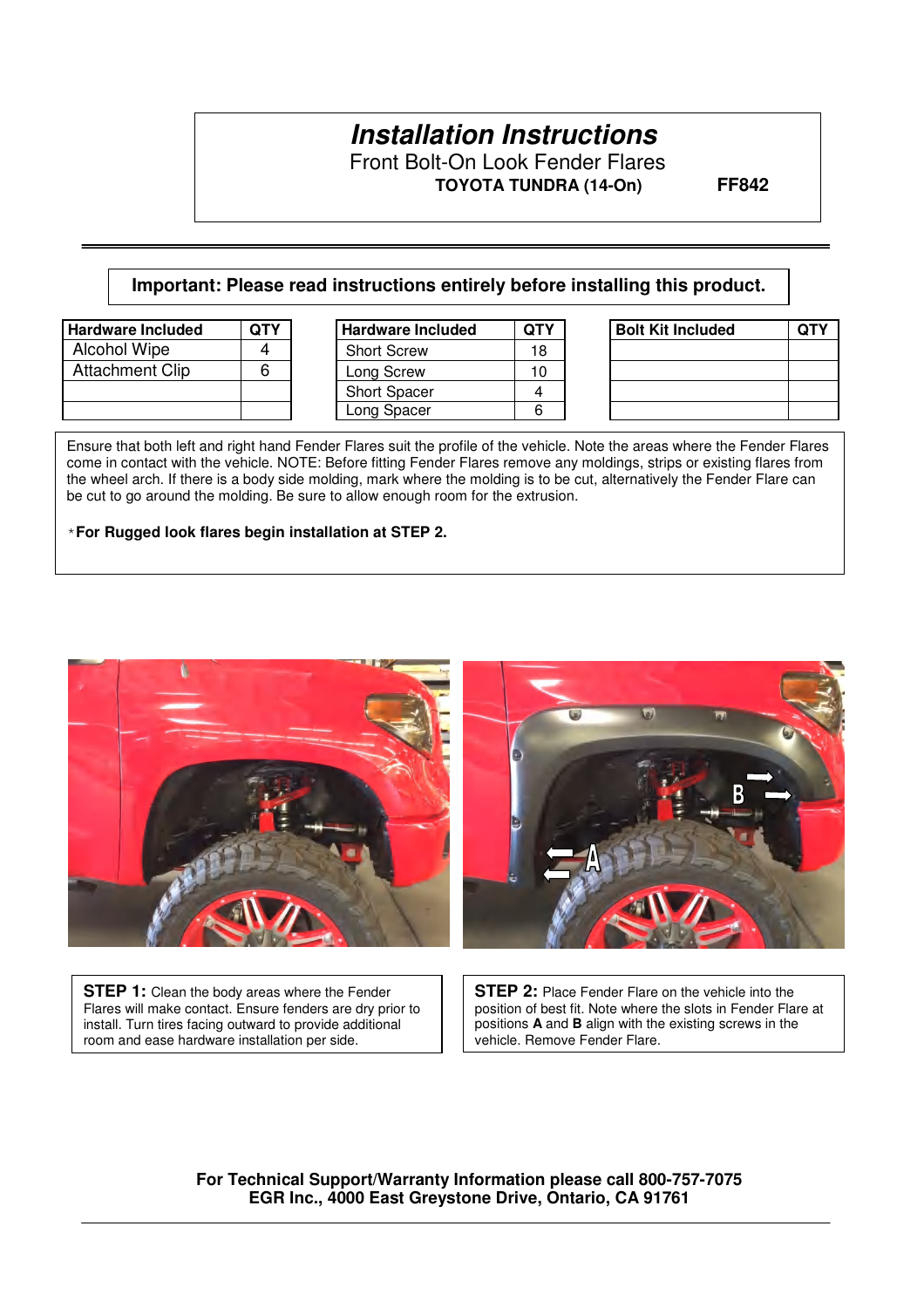**TOYOTA TUNDRA (14-On) FF842** 



**STEP 3:** Using a 10mm socket / wrench remove the 2 screws from the factory mud flap and retain. These will not be reused in the Fender Flare Installation.



 install provided short screw from hardware kit in the vacant **STEP 5:** Place Fender Flare back on the vehicle into the position of best fit, so the slots in position **A** and **B** (Step: 5) are over the vacant holes in the splash guard areas. Firstly slot directly above the slots from position **A** using Philips screwdriver. Re-install the previously removed factory screws in position **B** using a 10mm socket / wrench. Do not fully tighten screws at this stage.



**STEP 4:** Using a 10mm socket / wrench remove the 2 front screws from the inner splash guard area, retain these for later re-install.



**STEP 6:** Slide the supplied spacers in behind the Fender Flare to fill the gap between the flare and the splash guard/fender. Use a screwdriver or the provided long screws to locate the spacers in line with the factory attachment points. Do not fully tighten screws at this stage.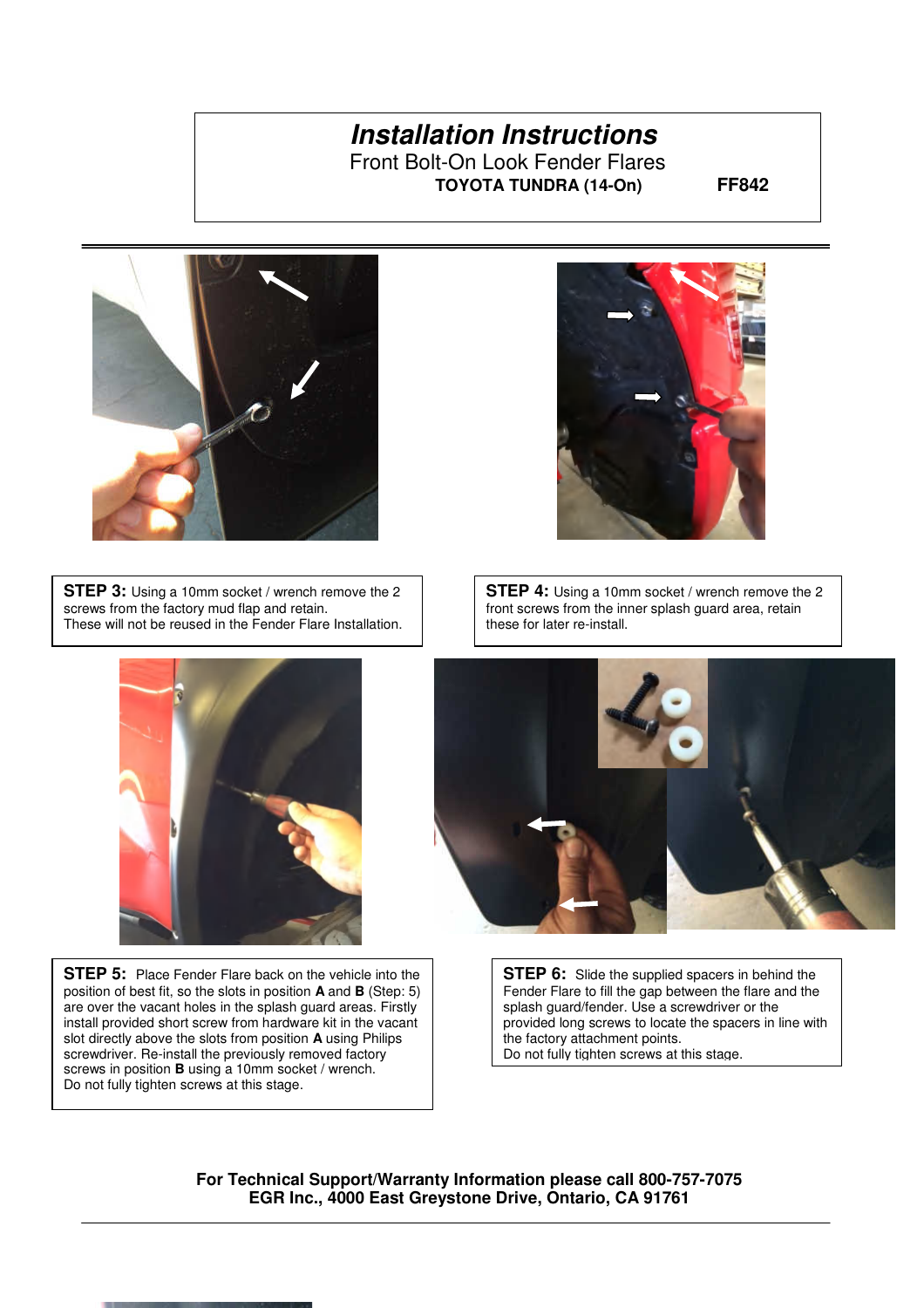**TOYOTA TUNDRA (14-On) FF842** 



**STEP 7:** Locate the clips in the slots on the Fender Flare as shown.



**STEP 8:** Secure attachment clips by sliding clip into Fender Flare slot and using the short screws supplied in the hardware kit to attach screw into existing holes in inner splash guard. Do not fully tighten screws at this stage.



**STEP 9:** If necessary, make minor adjustments to the flare's position to achieve the best fit for your vehicle. When satisfied fully tighten all screw locations, in the above order on which they were installed, to ensure rubber seal is flush neatly against the body.



**STEP 10:** Clean the body area where the Fender Flares will make contact. Ensure fenders are dry prior to install.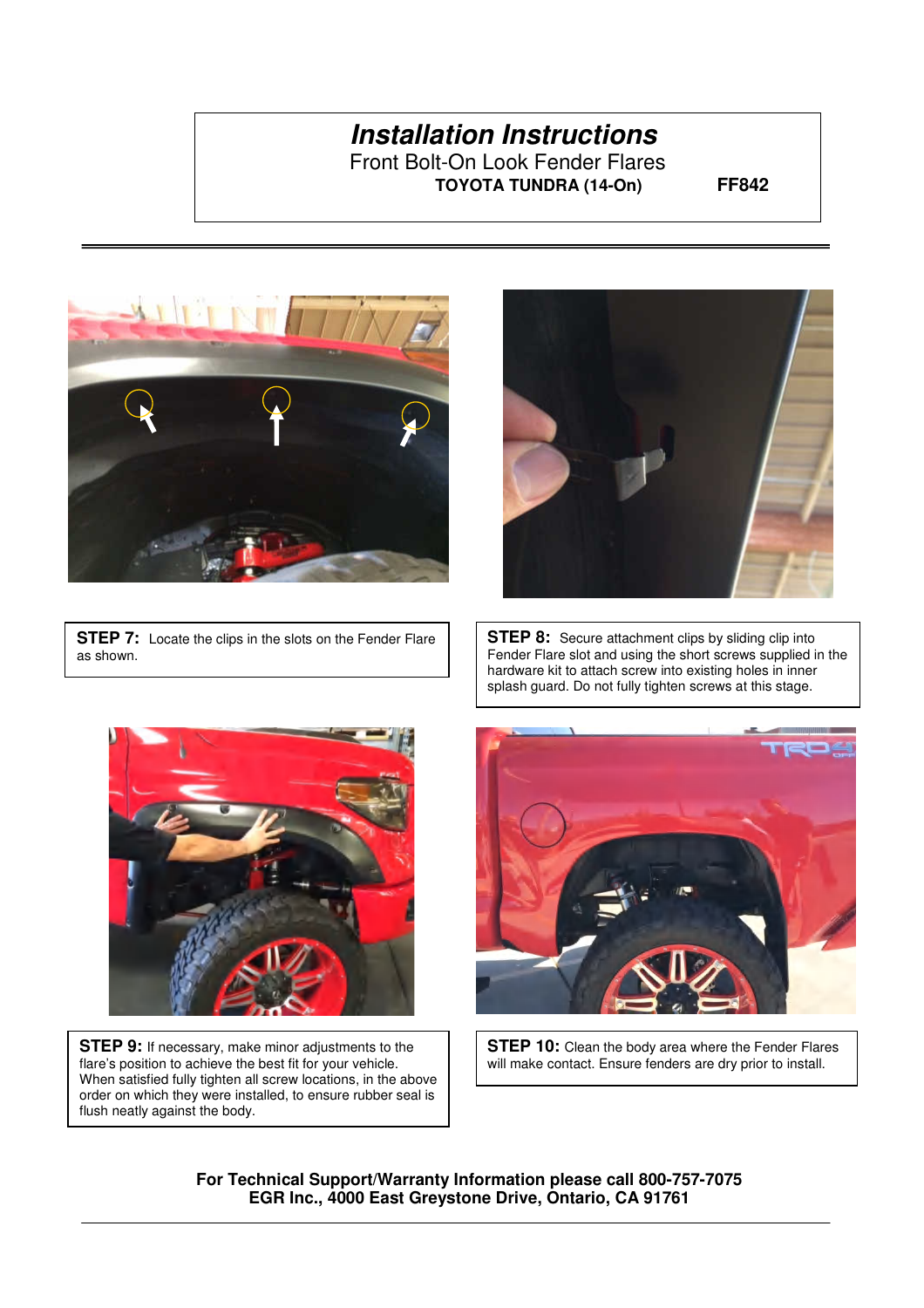**TOYOTA TUNDRA (14-On) FF842** 



**STEP 11:** Hold Fender Flare onto the vehicle in the position of best fit. Note the slots in the Fender Flare at position **A** that align with the existing screws in the vehicle mud flap. Remove Fender Flare.



**STEP 12:** Using a 10mm socket / wrench remove the 2 screws from the factory mud flap and retain. These will not be reused in the Fender Flare Installation.



**STEP 13: Place Fender Flare back on the vehicle into** the position of best fit, then install a provided short screw into the top center hole to hold Fender Flare in place. Do not fully tighten screws at this stage.



**STEP 14:** Install remaining short screws at the 4 fixing points located on image above. Do not fully tighten screws at this stage.